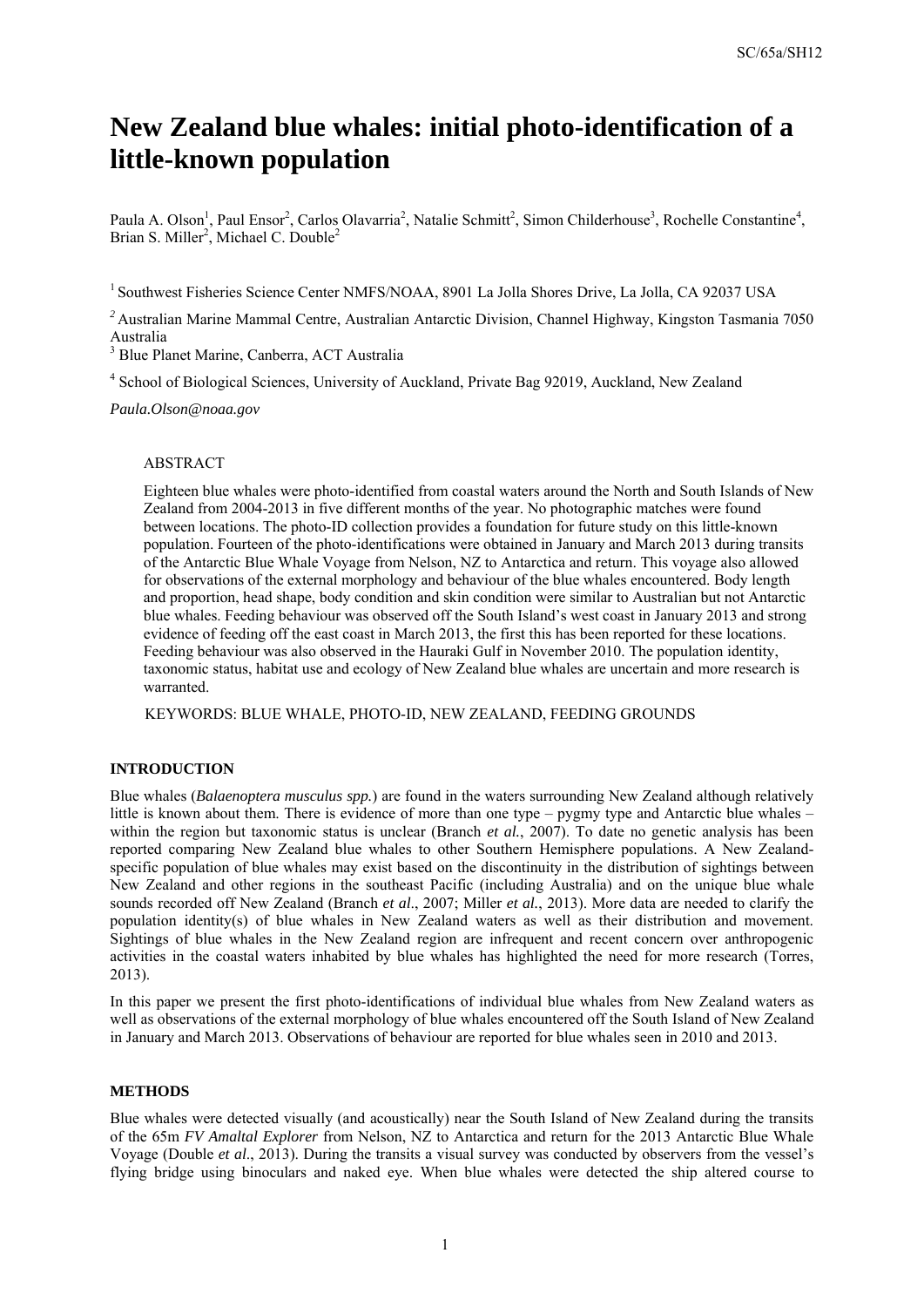approach the whales for photo-identification and visual observations. Both left and right sides of each whale were photographed whenever possible. Real time acoustic tracking and recording of blue whales using sonobuoys were an integral part of the research (for details and acoustic results see Miller *et al*. (2013).

Photographs from the 2013 voyage were inter-matched (using methods outlined in Sears *et al*., 1990) and compared to images collected opportunistically in New Zealand waters by S. Childerhouse (in 2004), Miranda Van de Linde/B. Miller (in 2007) and R. Constantine (in 2010).

## **RESULTS**

## **Photo-identification**

A total of 18 individual New Zealand blue whales were photo-identified (15 left sides, 9 right sides) from all four sources. Fourteen blue whales were photographed from the *FV Amaltal Explorer* in 2013 (9 whales from the west coast in January and 5 whales near the east coast in March); 1 whale in Cook Strait, June 2004; 1 whale off Kaikoura, October 2007 and 2 whales (mother/calf) in Hauraki Gulf, November 2010 (Fig. 1). No whales were re-sighted (photographically matched) between any of these encounters.

Figure 1. Locations of photo-identified blue whales around New Zealand. Numbers indicate the number of photo-identified whales from that location; month and year are in parentheses.

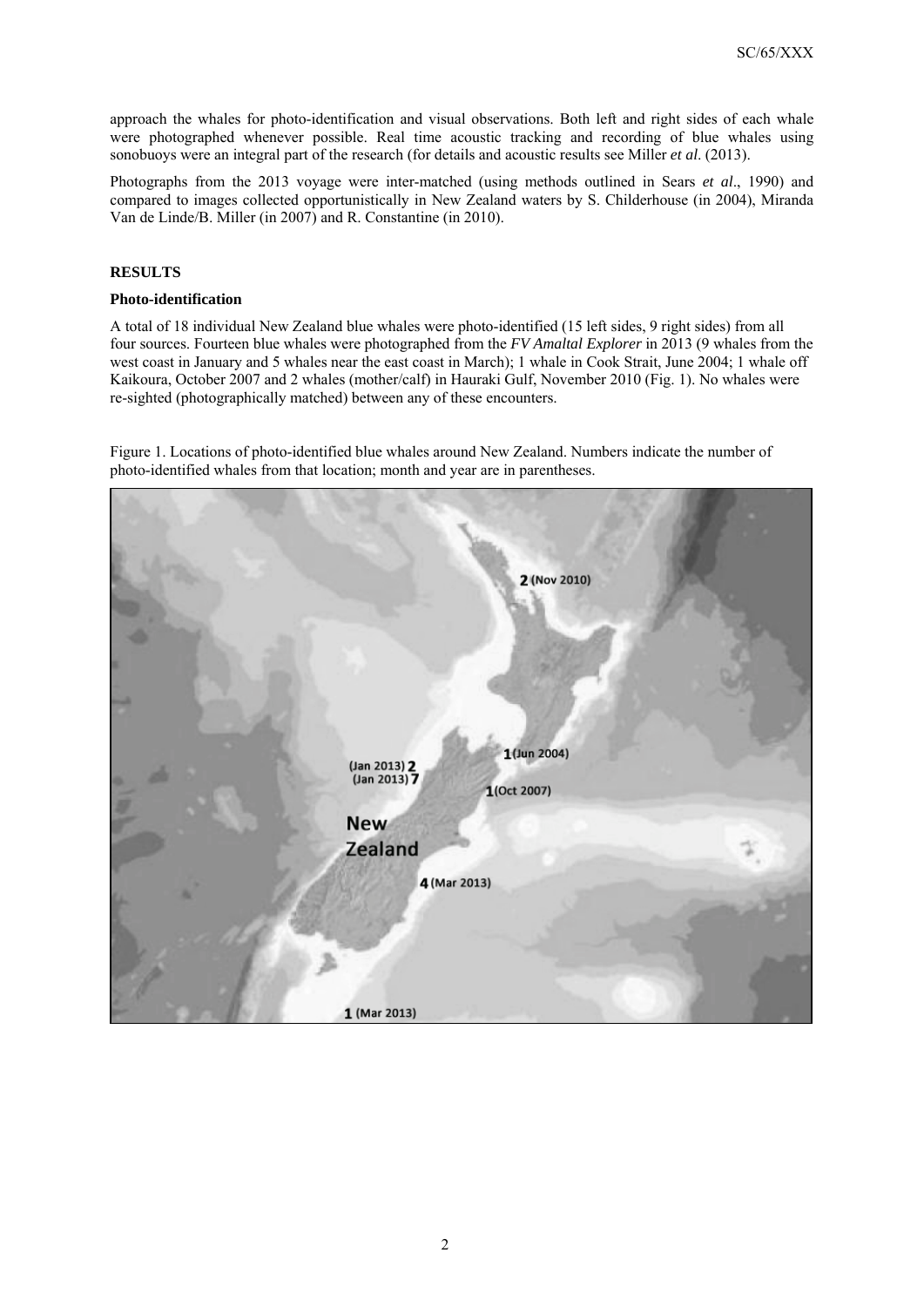## **Observations of external morphology and behaviour**

#### *Observations in 2013*

New Zealand blue whales were observed for more than 5 hours in total from the *FV Amaltal Explorer* in January and March 2013. Our conclusion was that New Zealand blue whales and Australian blue whales appear broadly similar in appearance. We suspect there are subtle morphological differences of the head region, warranting further examination of photographs. On an interim basis, we classified all the whales detected in this region as 'New Zealand blue whales' and did not specify subspecies.

We estimated the body lengths of the whales we approached in New Zealand to be a maximum of 18-20 meters. The head was broad with a rounded rostrum, similar to pygmy blue whales seen off Australia and flatter than that of Antarctic blue whales. The blowhole splashguards were large and prominent (as for Australian pygmy blue whales). The caudal peduncle was substantially shorter in proportion to the remainder of the body compared to Antarctic blue whales. The body condition appeared poor; the whales were thin with vertebral processes pronounced in comparison to the surrounding tissue (Fig. 2). The skin condition was also poor with numerous scars from lesions and cookie cutter bites (Fig. 3). The body and skin conditions were similar to Australian pygmy blue whales and also to that reported for Chilean blue whales (Brownell *et al*., 2007, Galletti *et al*., 2007); not as healthy as Antarctic blue whales.



Figure 2. A thin blue whale with an observable backbone in New Zealand 14 March 2013.

Figure 3. A blue with skin in poor condition in New Zealand 31 January 2013.

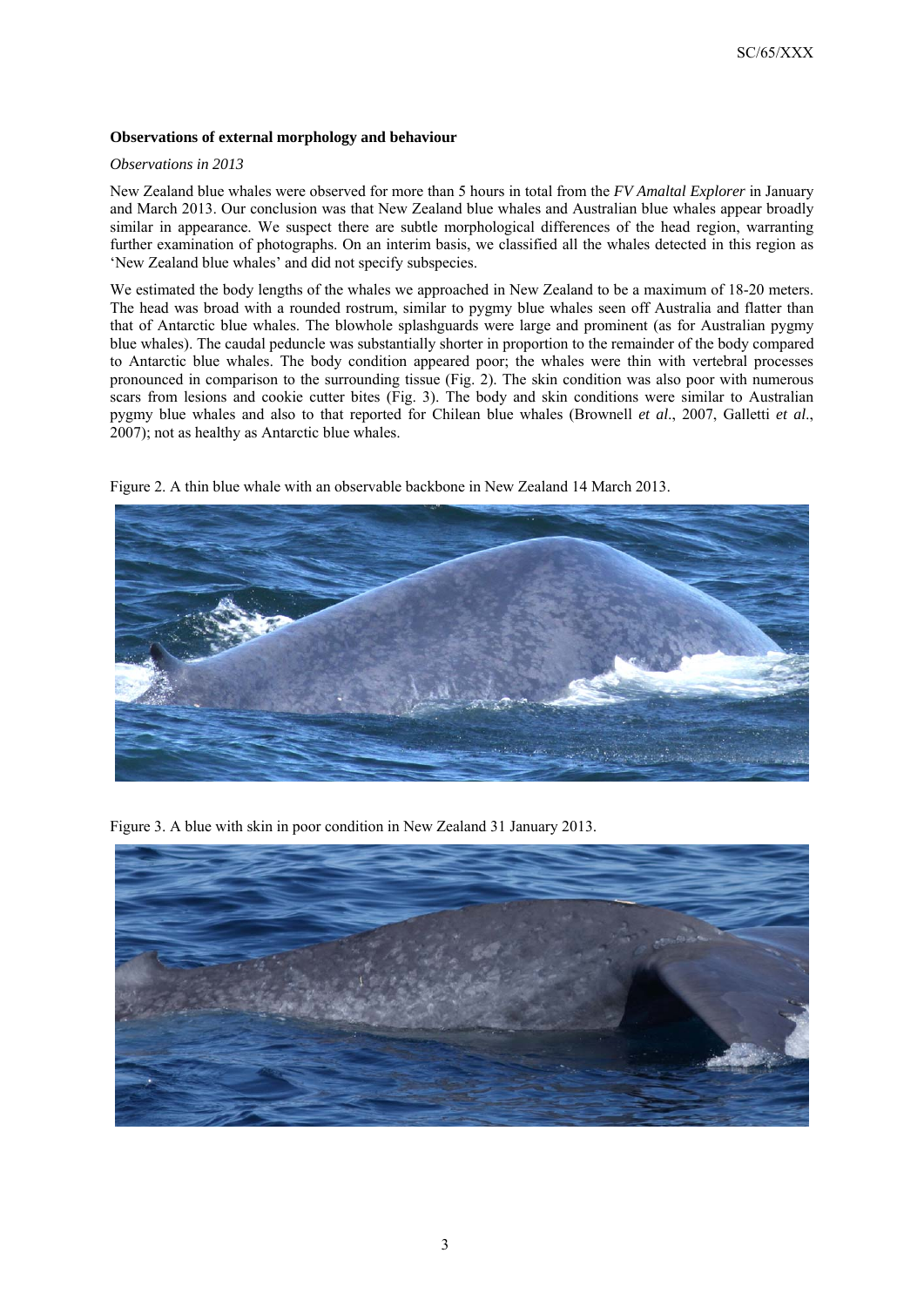The New Zealand blue whales surfaced slowly with the blowhole and dorsal fin occasionally visible at the same time. The tip of the rostrum often remained underwater on surfacing. Upon diving, the rostrum nearly always curved sharply under the water and often the whales exhibited a high-back profile (e.g. raised up between head and dorsal fin; Fig. 2) rather than a high arch of the dorsal fin and caudal peduncle. The whales fluked up frequently.

On 31 January off the west coast one whale in a loose aggregation of up to 11 whales was observed lungefeeding and rolling at the surface exposing its left pectoral fin. Surfacing patterns of all other whales in that location and on 14 March off the east coast suggested feeding at depth. Dives averaged 11 minutes and the whales exhibited unpredictable changes in direction between surfacings but not moving far. Water depths ranged from approximately 100 to 250 m. Seabirds were associated with the whales at both locations and on the west coast several boats were actively fishing within 11km of the aggregation of blue whales, suggesting these were areas of productivity. On 14 March in the vicinity of the blue whales off Oamaru (east coast), plankton swarms were visible near the water's surface in scattered 'balls' 1-4m in diameter and blue whales there were discharging orange-red faecal plumes consistent with feeding on euphausiids. Only one whale (15 March, near Kaikoura) appeared to be travelling, heading steadily to the south at approximately 15km/hr.

#### *Observations in 2010*

In November 2010 a mother/calf pair of blue whales was photographed by one of us (R.C.) in the Hauraki Gulf. The pair was observed intermittently over several hours during the course of other research. The mother of the pair was feeding in the same area as a loose aggregation of Bryde's whales (*Balaenoptera edeni*) that were also feeding. The aggregation covered an approximately 8 sq km area. The blue whale alternated lunge-feeding with periods of slow movement. Small krill could be seen in the water and this appeared to be the prey targeted by the whales. Shearwaters and petrels (Procellariidae) were surface feeding.

#### **DISCUSSION**

The photo-identification of 18 New Zealand blue whales, from locations around the North and South Islands and from five different months of the year, provides a solid start for future photo-ID studies. Photo-ID (particularly if combined with other research methods) would yield much needed information about the distribution, movement, and population identity of blue whales in New Zealand waters.

Our observations of the external morphology of the blue whales encountered off the South Island of New Zealand in January and March suggest that these whales are more similar in appearance to blue whales off Australia than to Antarctic blue whales. On the 2013 voyage, unique sounds recorded in the presence of, and directionally linked to, the New Zealand blue whales seen in January and March (Miller *et al*., 2013) suggest that the whales are likely to represent a group distinct from other Southern Hemisphere populations. This further highlights the need for additional study of the population structure and taxonomic relationship of all blue whales in the Southern Hemisphere.

We observed surface feeding behaviour of blue whales off the west coast and strong evidence of feeding off the east coast of the South Island, which to our knowledge has not been reported in these locations before. Surface feeding was also observed in the Hauraki Gulf. In the light of our opportunistic observations, and that a putative foraging ground was recently described in the South Taranaki Bight (Torres, 2013), it appears that blue whales utilize multiple areas of productivity around New Zealand. This emphasises the need for in-depth research to ascertain the habitat use and ecology of the poorly known population(s) of blue whales in the New Zealand region.

#### **ACKNOWLEDGMENTS**

We thank the many people who worked on the 2013 Antarctic Blue Whale Voyage, including the scientists and support staff at the Australian Marine Mammal Centre and the Australian Antarctic Division, the superb crew of the *FV Amaltal Explorer* and our fellow voyage scientists. The US National Oceanic and Atmospheric Administration (NOAA) funded the participation of Paula Olson during the voyage. The New Zealand Whale and Dolphin Trust sponsored the fieldwork for Miranda Van de Linde and Brian Miller in 2007.

## **REFERENCES**

Branch, T.A., Stafford, K.M., Palacios, D.M., Allison, C., Bannister, J.L., Burton, C.L.K., Cabrera, E., Carlson, C.A., Galletti Vernazzani, B., Gill, P.C., Hucke-Gaete, R., Jenner, K.C.S., Jenner, M.N.M., Matsuoka,